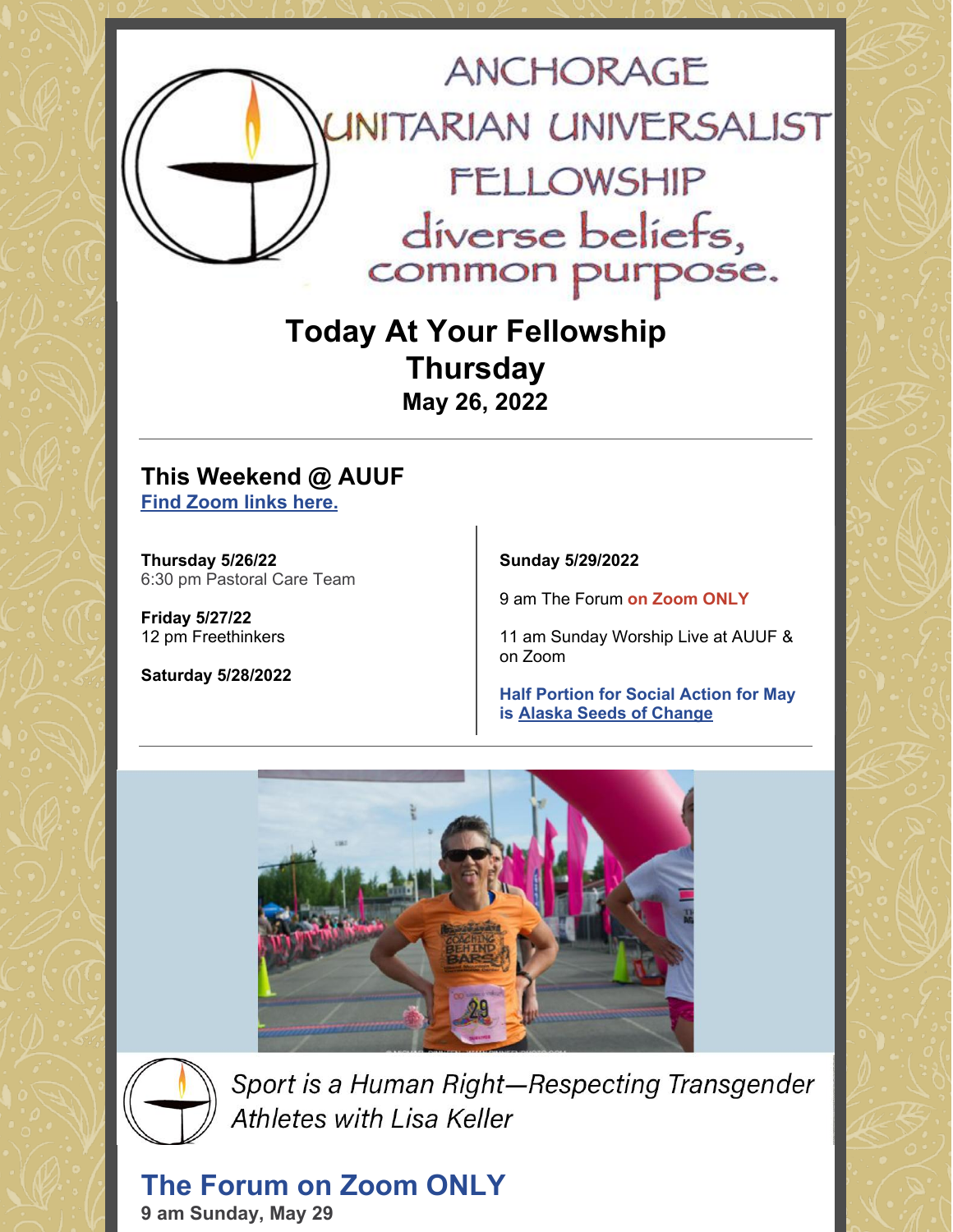

**Memorial Day Reflections** Ken Winterberger, Joyce Laine, Worship Associates

### **Sunday Worship Live at AUUF & on Zoom 11 am Sunday, May 29**

**Click here to join on [Zoom.](https://www.anchorageuuf.org/sundayonzoom) Click here for [Speaker's](https://www.anchorageuuf.org/services-support) bio.**

# **SUMMER Religious Exploration Happenings**

We will meet outside at the 11:00 am service this summer. Volunteers are needed for fun play and craft activities in July and August. Call Rosene to share ideas.

### **JUNE**

6/5 With Rosene, Contemplation room, spiritual practice activities

6/12 With Rosene, Roxaboxen, Building houses in the woods

6/19 With Mary, Tikishla Park playday, walk to the park

6/26 With Rosene, Stream Exploration, water play - wear boots

### **JULY**

7/3 NO Religious Exploration

- 7/10 With Rosene, Contemplation room, spiritual practice activities
- 7/17 With Koala Visit Koala & Susan's farm, walk in the neighborhood

7/24 TBA

7/31 TBA

### **AUUF Peace Camp happening July 18-22!**

There are still a few spots available in the Elementary and Middle School tracks. Registration forms are available at AUUF or at the website. Looking for volunteers to help with bike excursions. IF you love biking, consider this a great match with your talents. Bike rides happen daily in both age groups. Contact Rosene, Elayne or Andee.

**CYRE is looking for some people interested in being part of the RE Team for '22-'23.**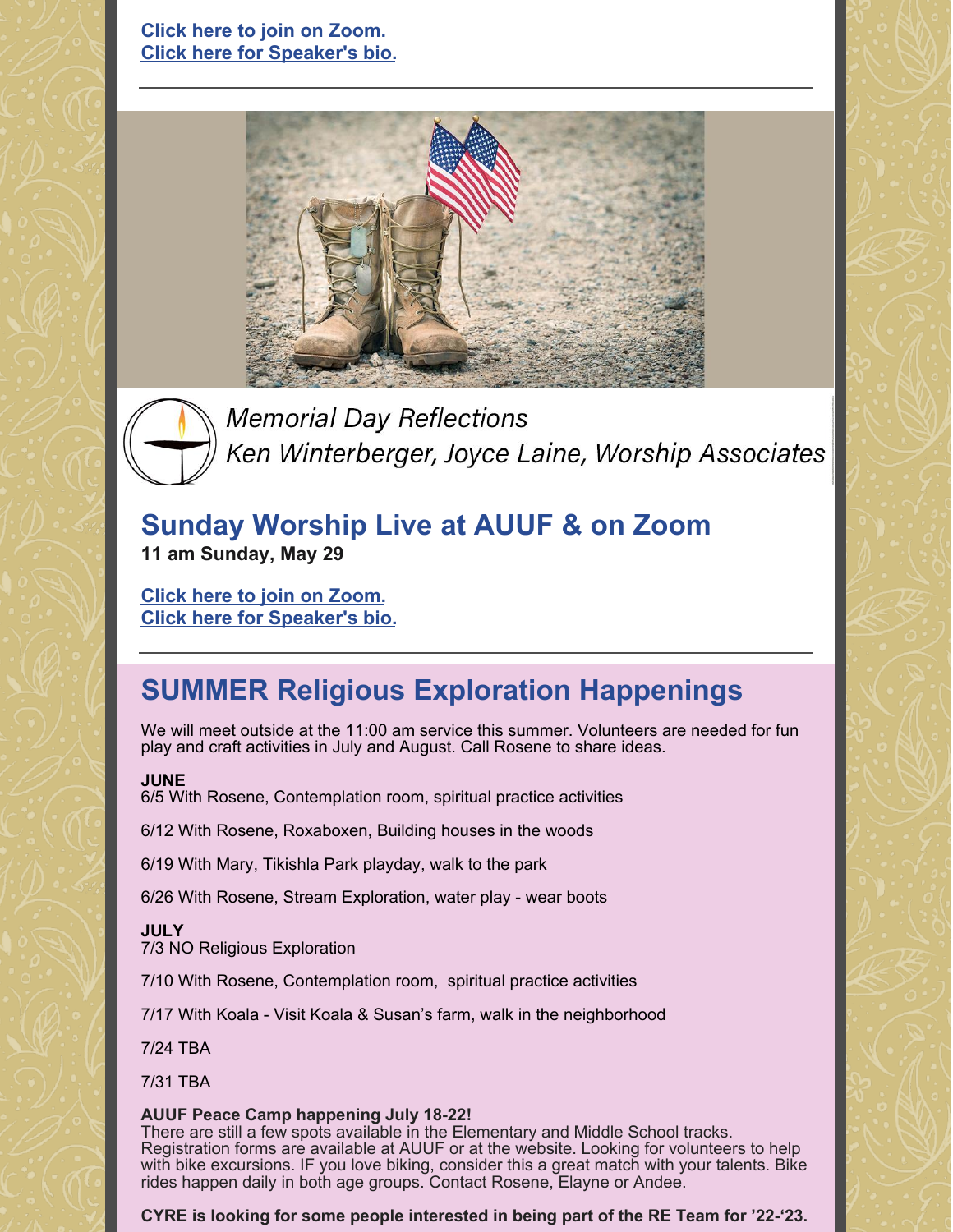We are beginning to plan for a more normal year, next year and would love your ideas and help. We also need loving adults to be class leaders as we provide the experiences and joy of Unitarian Universalism for our children and families.

Contact Rosene Beachy, DLRE or Elayne Hunter.

# **Director of Lifespan Religious Exploration Job Opening**

**Job [Description](https://docs.google.com/document/d/1KaqAM5hJUiNjFws2ZzBgc-5yv19MNb9F/edit?usp=sharing&ouid=102381742394212056852&rtpof=true&sd=true)** Letter to [Applicants](https://docs.google.com/document/d/1SPxGoNCbAj-StpTkNW2eXVaJvPm9Fkdx/edit?usp=sharing&ouid=102381742394212056852&rtpof=true&sd=true) from Rev. Lise

### **The Forum Will Be Zoom-Only Till Further Notice We Need Your Help and Feedback**

Change is hard, even if the change is just "returning to normal." We plan to continue bringing you interesting and informative Forums—that won't change. But as a courtesy to speakers and to help make things go more smoothly for all involved, including each of you and our volunteers, we have decided to continue with Zoom-only Forums until at least the end of June and maybe for the rest of the summer.

Click here to read the entire [article.](https://docs.google.com/document/d/1KURyQRhCAbz785VQJ26J0c4FHGvh0nwnnDK6AE7VKAE/edit?usp=sharing)

## **Goodbye and Thank You From Your Ministerial Intern**

Dear AUUF members and friends,

Thank you for a wonderful year serving as Ministerial Intern here at the Fellowship! I've enjoyed and learned so much from interacting with many of you on various committees. My time here has given me practice and growth opportunities in all the facets of ministry: worship, religious education, pastoral care, social justice, and administration. It's exciting to witness people beginning to return to the building as we loosen our covid restrictions and I anticipate a thriving future for AUUF!

My last day as Ministerial Intern will be Tuesday, May 31. After that, I'll continue to be member (in fact, I'll be serving as one of AUUF's delegates to General Assembly in June) but my participation will be very low-key for at least the next year. I'll be stepping down from all my committee involvements except for the Antiracism Team, and when I appear in the pulpit it will be as a guest, not as a member of the ministerial staff. During the 2022-23 academic year, I'll be completing the second half of my internship year at the Unitarian Universalist Fellowship of Fairbanks.

Wishing you all a restful and restorative summer, ~Becca Bernard

### **Volunteers Needed at the Airport Heights Elementary School Garden Wednesdays, 1:00-3:00 pm**

Want to get to know our neighbors at the Airport Heights Elementary School? Volunteers are needed all summer long to help take care of the school garden and greenhouses. Come any Wednesday, 1:00-3:00 pm, and bring your gloves!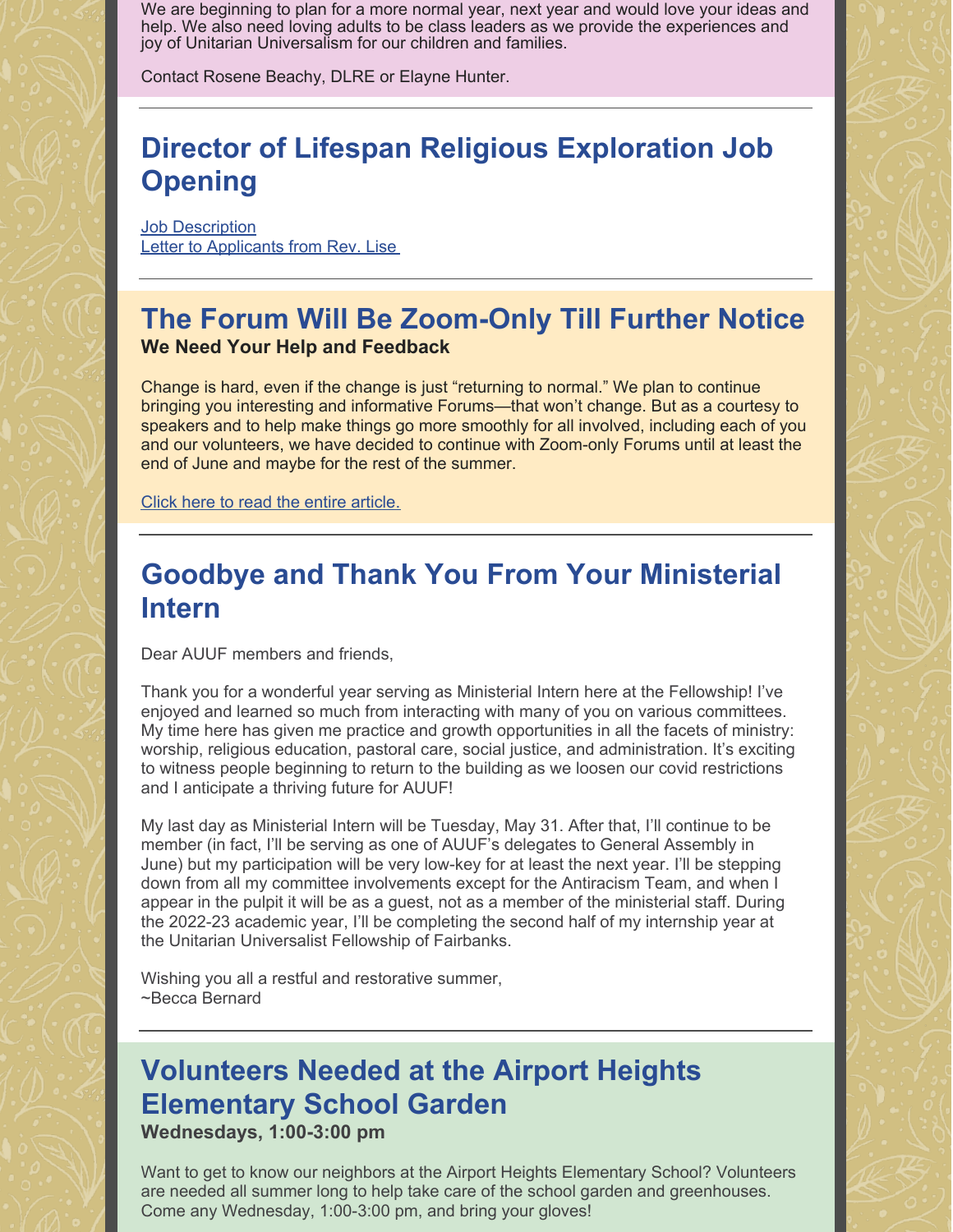For questions or more information, contact the garden liaison, Kim Millett, at 518-495- 8209.

## **Communications Specialist summer hours & TAYF Publication Guidelines**

Hi, Kelly Spring here,

Just a reminder, my remote office hours are Monday, Wednesday, Thursday & Friday 9 am- 1 pm AK. I will not be working on Tuesday for the next 7 or so weeks.

#### **Other important communications info:**

The deadline for inclusion in TAYF is Thursday at 9 am. We can no longer make exceptions.

Please review these [communications](https://docs.google.com/document/d/16oiuhwxP7JgTDFUMBvTtbG5lVj3uI-HdfHdxzLXs3bE/edit?usp=sharing) guidelines for calendaring, TAYF, and Zoom requests.

Please submit your TAYF [articles](https://www.anchorageuuf.org/communications) here. Please submit a Zoom [request](https://www.anchorageuuf.org/communications) here.

## **Freethinkers**

#### **12 pm Friday, May 27**

The Freethinkers zoom every Friday (accessed on the AUUF website) at noon for 1.5 hours to discuss a current book read. At the moment the group has just begun reading "Lifespan, Why We Age and Why We Don't Have To", by David Sinclair. For this coming Friday, we will be discussing the book through chapter 3. It's a rather hopeful book about the advances in science and their probable impact on our generation and the next generation. We'll be able to live longer than we ever thought without illness and with complete vitality according to Sinclair. Join us Friday at noon for camaraderie and friendship, plus the opportunity to discuss with skepticism a book that, on its surface, is a rather outlandish premise. As outlandish as the ideas in the Lifespan book are, the science seems to state otherwise. Join us! **Wray** 

Click here to read the entire [article.](https://docs.google.com/document/d/1GTZEFsKXqoMQTj1JN4PnAWyy0fgNxmW1IMO0hEHv6mw/edit?usp=sharing)



### **WhaleCoast Update**

**UU WhaleCoast Guests will be in Anchorage on June 4, 5 and 8 Hosts and Banquet Help still needed for Second Tour: June 29 and 30**

We're doing great! Thanks to our congregants signing on for the first (National Parks) tour, it looks like we made our goal of lining up beds for all 40 guests, plus the tour director. This means AUUF will earn the maximum amount available from WhaleCoast for that tour. Kudos to the following super-hosts: Deb Addie, Judy Engh, Ann Larabee, and Berta Gardner, who are housing 4 guests each. Berta is also donating salmon for one or both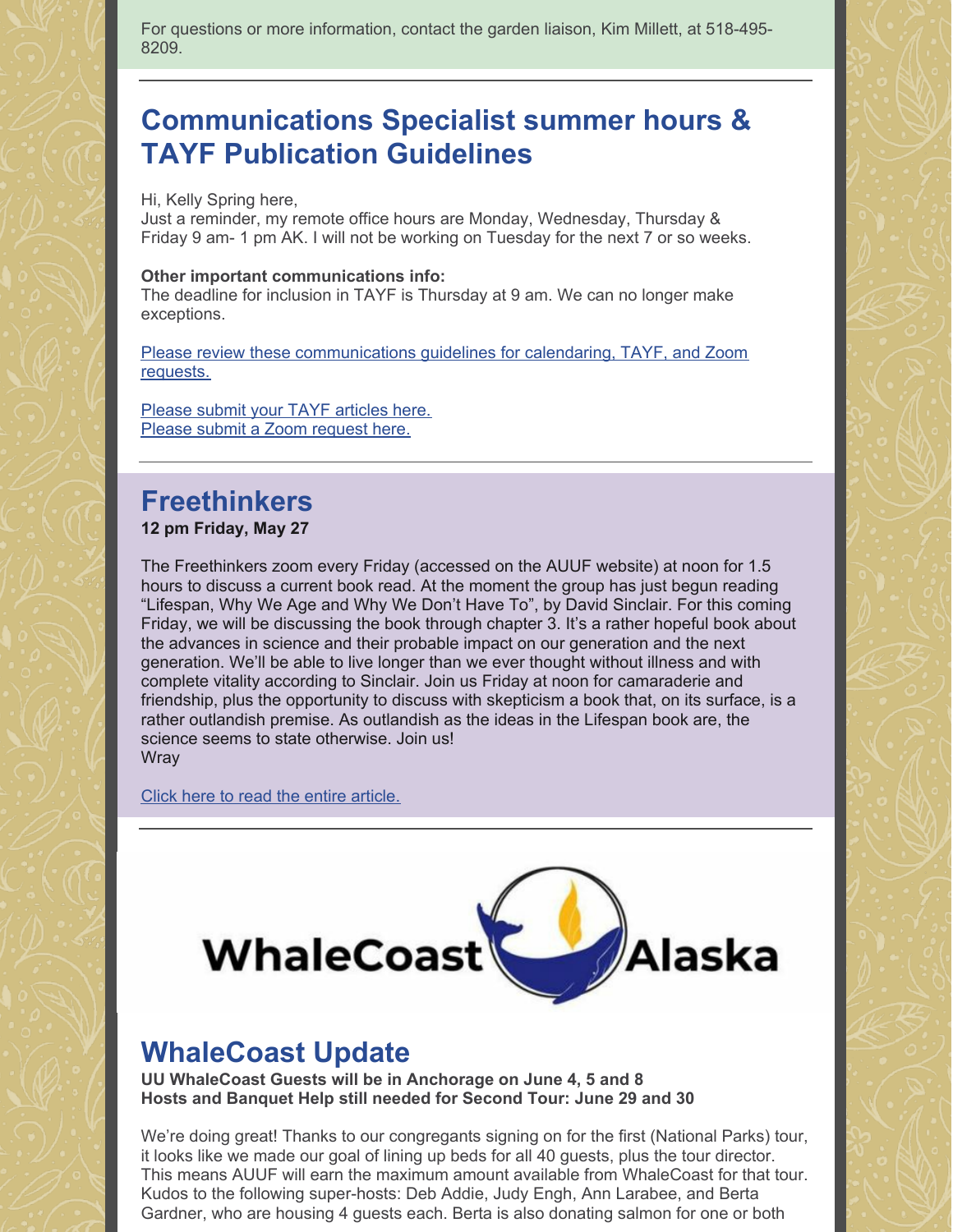banquets! Kudos also to Jane Gray for organizing the June 5 banquet. Some of our hosts could use some help with driving their guests on June 5, 6, 8, and 9. Please contact me if you're willing to help (more information on the links below).

The second (All-Alaska) tour will come through Anchorage mid-week: June 29, 30. Like the first tour, it's sold out for a maximum of 40 guests. We're short a few committed hosts, so let me know if you can house a guest or two for those two nights. We also are in urgent need of someone (or a team of two?) to organize/supervise the Thurs. June 30 banquet. The basic format and outline of needs provided and willing helpers are already being rallied. I'm reaching out to a few individuals recommended to me by Rosene Beachy and our wonderful Program Council. But I would heartily welcome anyone who might enjoy tackling this one-time, short-term project.

Thanks, one and all!

Denise Martin dulcimer.diva@gmail.com. Thanks so much for those helping! Pick up information sheets at AUUF, or visit websites:

AUUF [website](https://www.anchorageuuf.org/fund-raisers) or [WhaleCoast](https://whalecoastak.org) AK for general tour information and Covid protocols.

# **Safer Congregation Team – Guidebook Snippet**

By David O'Brien, Team Co-Chair

Your Safer Congregation Team has been periodically publishing "snippets" from its recently completed Guidebook. The charted purpose of the Team is to "ensure the protection and safety of the AUUF congregation and building", and the Guidebook has been written to support this goal.

Active Shooter Procedure (Intruder/s entering with intent to harm)

- Call 911 when it is safe; describe shooter and weapons.
- The greeters, ushers, teachers, staff, etc. will need to assess the situation and guide people to the proper course of action.

Click here to read the entire [article.](https://docs.google.com/document/d/1hO3UHXdAptjLcNjPn8lNSVMn380ysWNy/edit?usp=sharing&ouid=102381742394212056852&rtpof=true&sd=true)



# **May is Mental Health Month**

Take a peek at **Healthy [Alaskans](https://lnks.gd/l/eyJhbGciOiJIUzI1NiJ9.eyJlbWFpbCI6Im1hdHN1c2lkQGdtYWlsLmNvbSIsImJ1bGxldGluX2xpbmtfaWQiOiIxMDciLCJzdWJzY3JpYmVyX2lkIjoiMTE2MDM5MDk5MCIsImxpbmtfaWQiOiIxNTM1MTk5OTQ3IiwidXJpIjoiYnAyOmRpZ2VzdCIsInVybCI6Imh0dHBzOi8vd3d3LmhlYWx0aHlhbGFza2Fucy5vcmcvIiwiYnVsbGV0aW5faWQiOiIyMDIyMDUxOC41ODA2MjE2MSJ9.ugfOCdawe1UR50Y-ZBIebyd4JrwdpgaIg_Jfjf0TzP8) 2030**, our state's health improvement plan.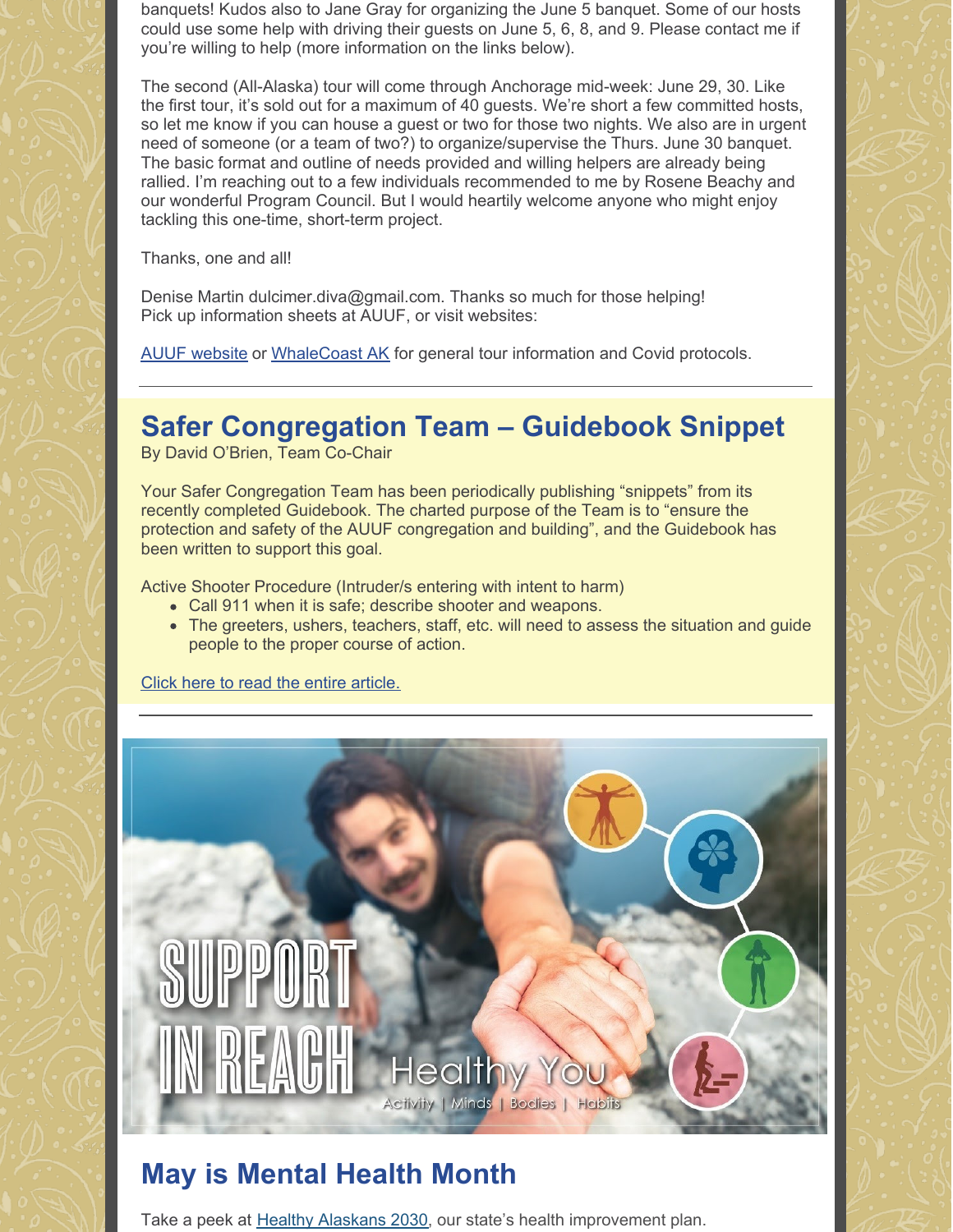## **Anchorage Bahai Center**

**A Celebration/ a Conversation Building Vibrant Communities**

1-5 pm June 4, 2022 1207 E. 74th Ave.

One of many conferences in Anchorage and throughout the world exploring the oneness of humanity, the vision for the betterment of the world, and how we can create strong vibrant communities... together.

Music, art, games & discussion. All activities are designed with families in mind. Children and youth of all ages are welcomed into all activities with adults of all ages. For information or registration (helpful but not required): aatc@akbnc.org

Click the link [below](https://drive.google.com/file/d/1XR4IXRoC7ZzR1qaidzMvF8P9ltleUEKK/view?usp=sharing) to see the flyer.

# **Support Anchorage PRIDE!!!**

Hi all,

It looks like there isn't going to be a Pride Parade this year in Anchorage, although there are going to be a couple of events to celebrate and affirm our LGBTQ+ friends and family. One of these is the Rainbow Run on June 14, 2022 (the virtual race is a week-long event). It's a 5K run/walk with prizes for the most creative costumes.

I just signed up!!! Come join me. □ I also created an "Anchorage Unitarian Universalist Fellowship" Team, so when you sign up you can join that as well. I've been in conversation with other AUUF folks about getting AUUF t-shirts and carrying our banner for this and other events. Check-in with the Program Council folks to see if they decided anything about t-shirts at their meeting on June 24, or look in TAYF for more information.

Click this link to sign up and find out more [information.](https://runsignup.com/Race/AK/Anchorage/AKRainbowRun)

Yours in fellowship, Rev. Lise



## **May Half Portion offering goes to Alaska Seeds of Change**

Alaska Seeds of Change is a program for youth ages 16-23 that teaches essential job and life skills through work in an indoor hydroponic farm. We grow fresh produce year-round, including herbs like basil, chives, mint, and also salanova lettuce. These crops are sold at Blue Market in Anchorage, through Arctic Harvest Deliveries, to restaurants, and even sent out to towns and villages across Alaska.

Volunteers are always welcome at Seeds! E-mail us at volunteer@akseedsofchange. We also rely on community support to help keep our program going and are grateful to be designated as the half-share partner for May!

> **Go to [anchorageuuf.org](http://anchorageuuf.org/) Click on the Half-Portion note at the bottom of the home page.**